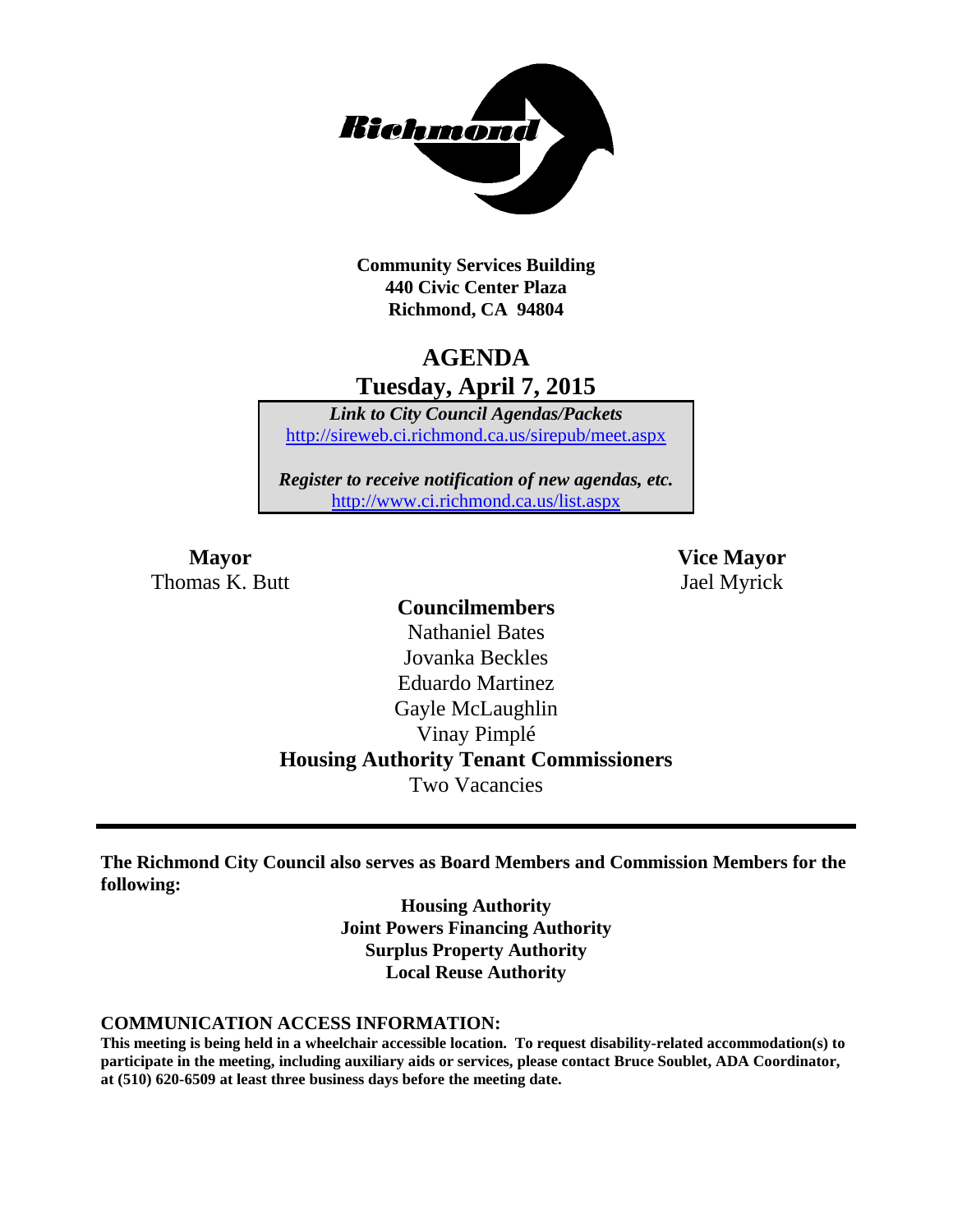# **MEETING PROCEDURES**

The City of Richmond encourages community participation at its City Council meetings and has established procedures that are intended to accommodate public input in a timely and time-sensitive way. As a courtesy to all members of the public who wish to participate in City Council meetings, please observe the following procedures:

**PUBLIC COMMENT ON AGENDA ITEMS:** Anyone who desires to address the City Council on items appearing on the agenda must complete and file a pink speaker's card with the City Clerk **prior** to the City Council's consideration of the item. Once the City Clerk has announced the item and discussion has commenced, no person shall be permitted to speak on the item other than those persons who have submitted their names to the City Clerk. Your name will be called when the item is announced for discussion. **Each speaker will be allowed TWO (2) MINUTES to address the City Council on NON-PUBLIC HEARING items listed on the agenda.**

**OPEN FORUM FOR PUBLIC COMMENT:** Individuals who would like to address the City Council on matters not listed on the agenda or on **Presentations, Proclamations and Commendations, Report from the City Attorney, or Reports of Officers** may do so under Open Forum. All speakers must complete and file a pink speaker's card with the City Clerk **prior** to the commencement of Open Forum. **The amount of time allotted to individual speakers shall be determined based on the number of persons requesting to speak during this item. The time allocation for each speaker will be as follows: 15 or fewer speakers, a maximum of 2 minutes; 16 to 24 speakers, a maximum of 1 and one-half minutes; and 25 or more speakers, a maximum of 1 minute.**

#### **SPEAKERS ARE REQUESTED TO OCCUPY THE RESERVED SEATS IN THE FRONT ROW BEHIND THE SPEAKER'S PODIUM AS THEIR NAME IS ANNOUNCED BY THE CITY CLERK.**

**CONSENT CALENDAR:** Consent Calendar items are considered routine and will be enacted, approved or adopted by one motion unless a request for removal for discussion or explanation is received from the audience or the City Council. A member of the audience requesting to remove an item from the Consent Calendar must first complete a speaker's card and discuss the item with a City staff person who has knowledge of the subject material, prior to filing the card with the City Clerk and **prior to the City Council's consideration of Agenda Review.** An item removed from the Consent Calendar may be placed anywhere on the agenda following the City Council's agenda review.

**CONDUCT AT MEETINGS: Richmond City Council meetings are limited public forums during which the City strives to provide an open, safe atmosphere and promote robust public debate. Members of the public, however, must comply with state law, as well as the City's laws and procedures and may not actually disrupt the orderly conduct of these meetings. The public, for example, may not shout or use amplifying devices, must submit comment cards and speak during their allotted time, may not create a physical disturbance, may not speak on matters unrelated to issues within the jurisdiction of the City Council or the agenda item at hand, and may not cause immediate threats to public safety.**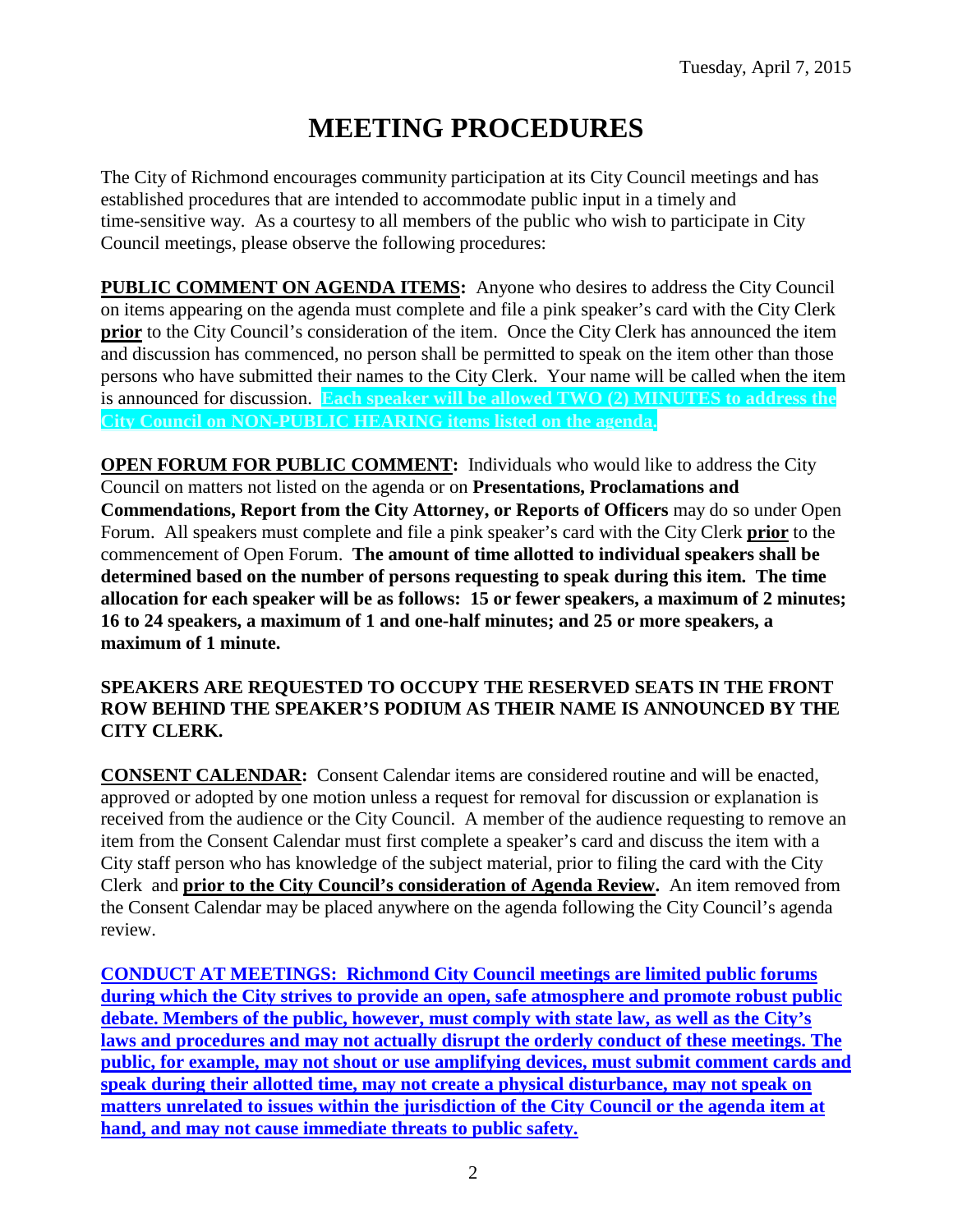**CITY HARASSMENT POLICY: The City invites public comment and critique about its operations, including comment about the performance of its public officials and employees, at the public meetings of the City Council and boards and commissions. However, discriminatory or harassing comments about or in the presence of City employees, even comments by third parties, may create a hostile work environment, if severe or pervasive. The City prohibits harassment against an applicant, employee, or contractor on the basis of race, religious creed, color, national origin, ancestry, physical disability, medical condition, mental disability, marital status, sex (including pregnancy, childbirth, and related medical conditions), sexual orientation, gender identity, age or veteran status, or any other characteristic protected by federal, state or local law. In order to acknowledge the public's right to comment on City operations at public meetings, which could include comments that violate the City's harassment policy if such comments do not cause an actual disruption under the Council Rules and Procedures, while taking reasonable steps to protect City employees from discrimination and harassment, City Boards and Commissions shall adhere to the following procedures. If any person makes a harassing remark at a public meeting that violates the above City policy prohibiting harassment, the presiding officer of the meeting may, at the conclusion of the speaker's remarks and allotted time: (a) remind the public that the City's Policy Regarding Harassment of its Employees is contained in the written posted agenda; and (b) state that comments in violation of City policy are not condoned by the City and will play no role in City decisions. If any person makes a harassing remark at a public meeting that violates the above City policy, any City employee in the room who is offended by remarks violating the City's policy is excused from attendance at the meeting. No City employee is compelled to remain in attendance where it appears likely that speakers will make further harassing comments. If an employee leaves a City meeting for this reason, the presiding officer may send a designee to notify any offended employee who has left the meeting when those comments are likely concluded so that the employee may return to the meeting. The presiding officer may remind an employee or any council or board or commission member that he or she may leave the meeting if a remark violating the City's harassment policy is made. These procedures supplement the Council Rules and Procedures relating to disruption of orderly conduct at Council meetings.**

Any law enforcement officer on duty or whose service is commanded by the presiding officer shall be Sergeant-at-Arms of the Council meetings. He/she, or they, shall carry out all orders and instructions given by the presiding officer for the purpose of maintaining order and decorum at the Council meetings (City Council Rules of Procedure and Order Section III F, RMC Section 2.12.030).

**\*\*\*\*\*\*\*\*\*\*\*\*\*\*\*\*\*\*\*\*\*\*\*\*\*\*\*\*\*\*\*\*\*\*\*\*\*\*\*\*\*\*\*\*\*\*\*\*\*\*\*\*\*\*\*\*\*\***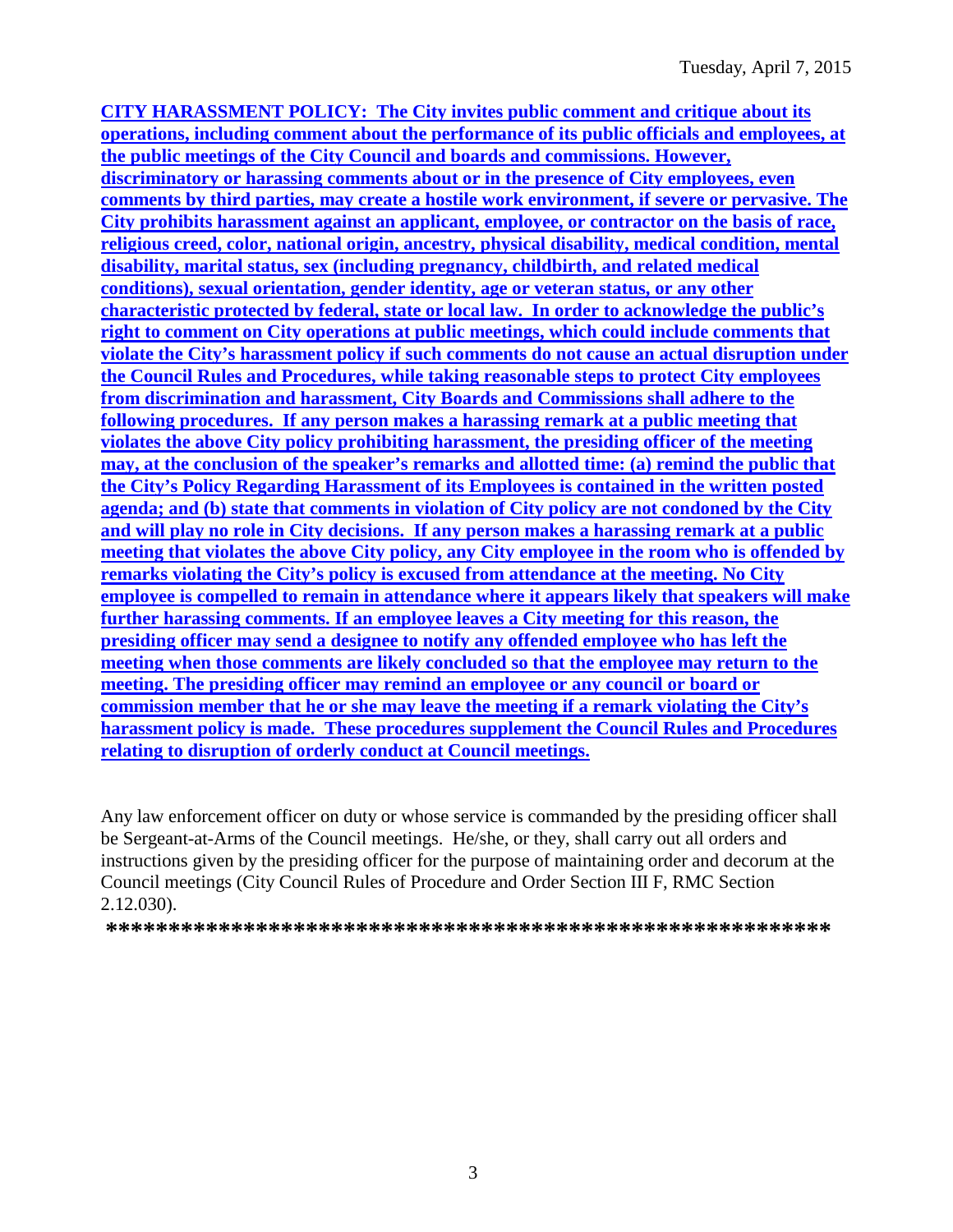# **OPEN SESSION TO HEAR PUBLIC COMMENT ON CLOSED SESSION ITEMS**

5:30 p.m.

- **A. ROLL CALL**
- **B. PUBLIC COMMENT**

#### **C. ADJOURN TO CLOSED SESSION**

# **CLOSED SESSION**

Shimada Room of the Community Services Building

#### **A. CITY COUNCIL**

**A-1.** LIABILITY CLAIMS -(Government Code Section 54956.9):

Albert Harris vs. City of Richmond

Jesse Ney vs. City of Richmond

**A-2.** CONFERENCE WITH LEGAL COUNSEL - ANTICIPATED LITIGATION (Significant exposure to litigation pursuant to Subdivision (b) of Government Code Section 54956.9):

One case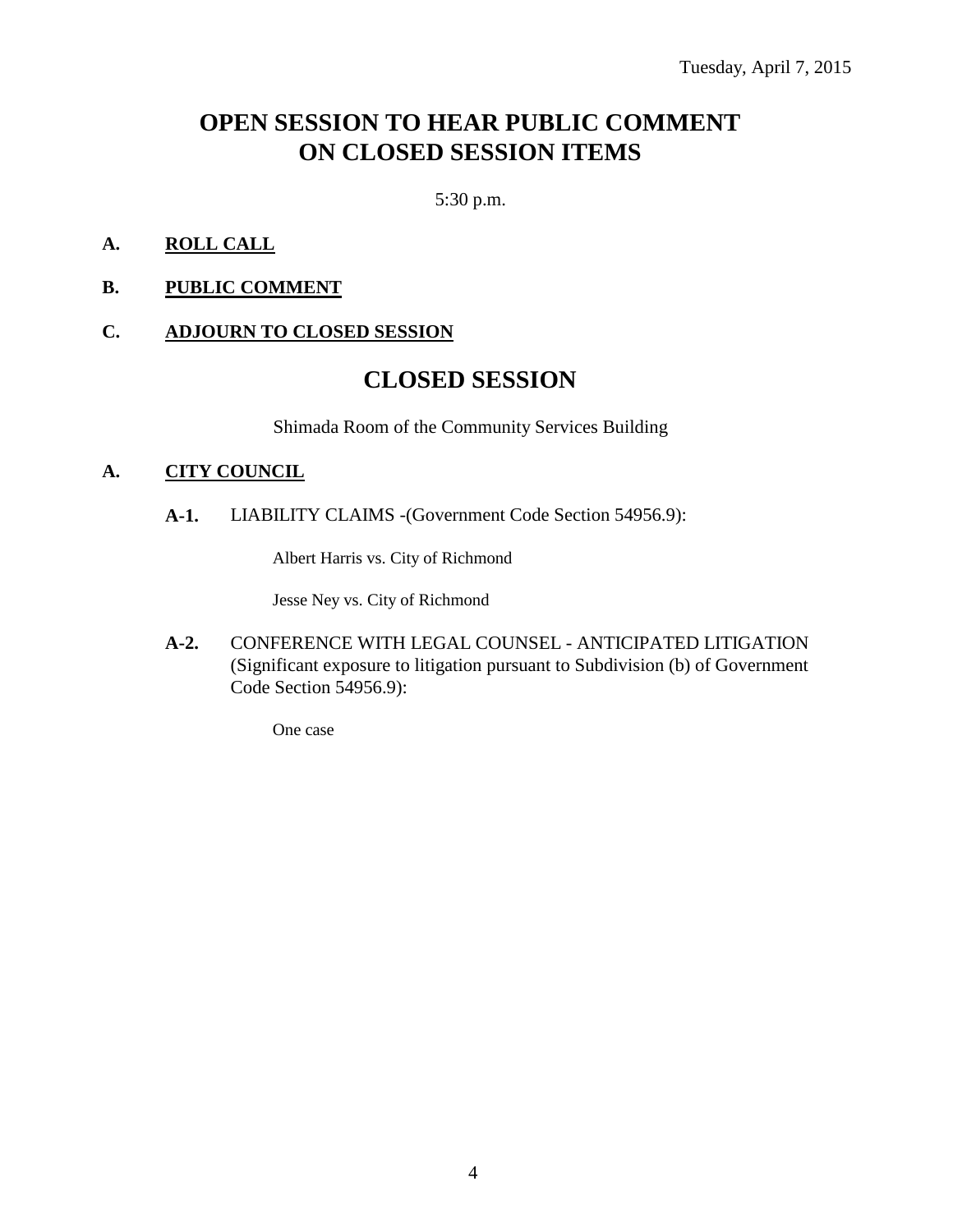# **REGULAR MEETING OF THE SUCCESSOR AGENCY TO THE RICHMOND COMMUNITY REDEVELOPMENT AGENCY AND RICHMOND CITY COUNCIL**

6:30 p.m.

- **A. PLEDGE TO THE FLAG**
- **B. ROLL CALL**
- **C. STATEMENT OF CONFLICT OF INTEREST**
- **D. AGENDA REVIEW**

#### **E. PRESENTATIONS, PROCLAMATIONS, AND COMMENDATIONS**

**E-1.** PROCLAMATION declaring April 7, 2015, as National Service Recognition Day in the City of Richmond - Mayor Tom Butt (620-6503).

#### **F. REPORT FROM THE CITY ATTORNEY OF FINAL DECISIONS MADE DURING CLOSED SESSION**

#### **G. OPEN FORUM FOR PUBLIC COMMENT**

#### **H. SUCCESSOR AGENCY TO THE RICHMOND COMMUNITY REDEVELOPMENT AGENCY CONSENT CALENDAR**

**H-1.** ADOPT resolutions approving and authorizing the execution of the following documents for the construction of the Nevin Avenue Bicycle and Pedestrian Improvements 19th to 27th Street Project: (1) a construction agreement with O.C. Jones & Sons, Inc., in an amount not to exceed \$5,234,450 and the establishment of an Owner's Reserve in the amount of \$1,053,368 for contingencies and add-alternate construction items; (2) a construction management contract with Ghirardelli Associates in an amount not to exceed \$898,695; (3) a design services during construction contract with Vallier Design Associates in an amount not to exceed \$163,577; and (4) authorization to expend funds for utilities, permits and other miscellaneous project costs in an amount not to exceed \$50,000 - Successor Agency to the Richmond Community Redevelopment Agency (Chadrick Smalley 307-8091).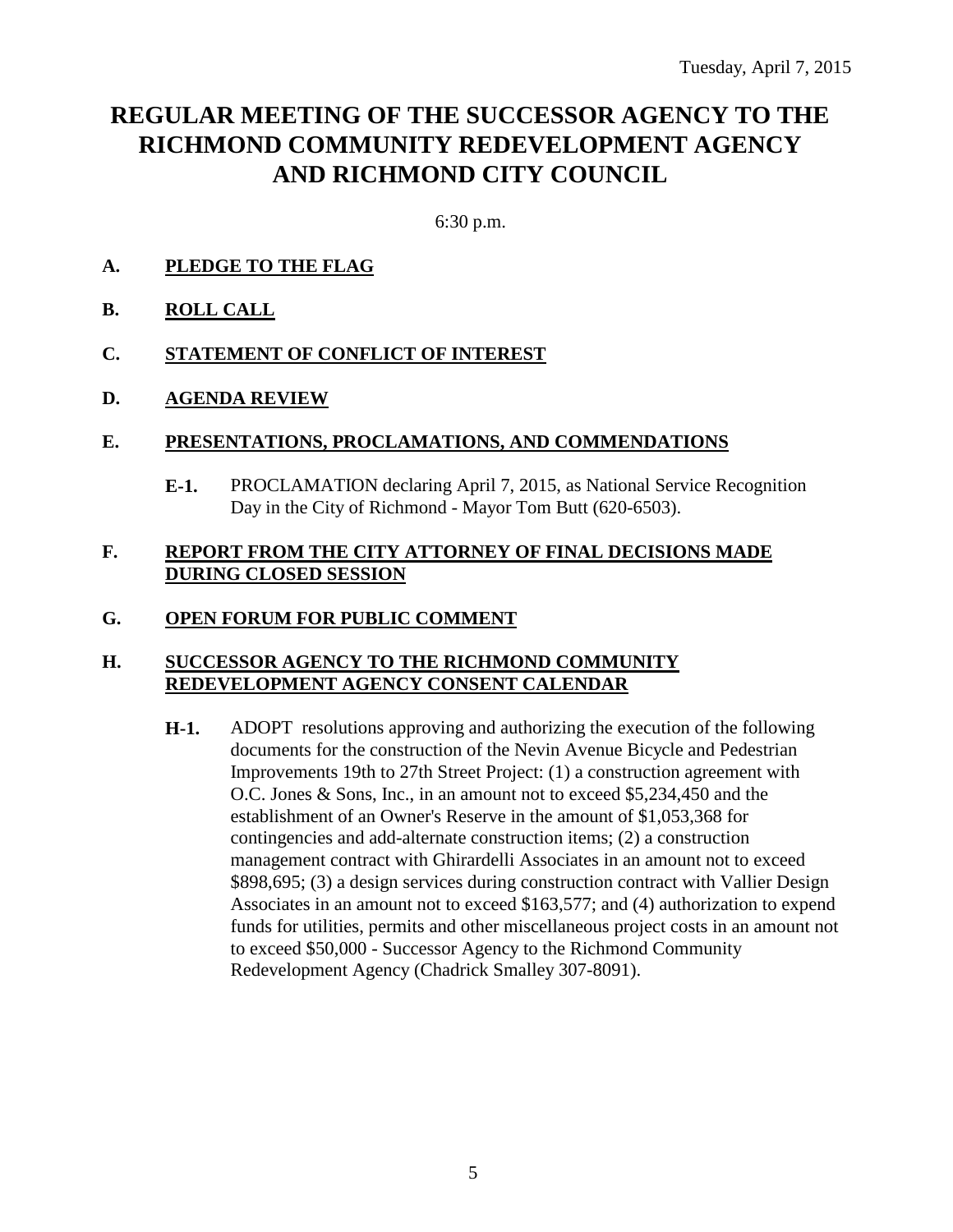### **I. JOINT CITY COUNCIL AND SUCCESSOR AGENCY BOARD CONSENT CALENDAR**

**I-1.** ADOPT a joint resolution of the City Council and the Successor Agency Board authorizing the application for funds to the State of California Strategic Growth Council (SGC) under the Department of Housing and Community Development (HCD) Affordable Housing and Sustainable Communities (AHSC) Program in the amount of Five Million One Hundred Thousand Dollars (\$5,100,000) of which approximately \$4,100,000 is to be used for certain fees and costs related to the development of the Miraflores Affordable Senior Housing Development Project, and approximately \$1,000,000 of which is to be used for public owned city improvements, and if awarded, APPROPRIATE the funds to the Successor Agency's CIP budget for the Miraflores Project - Successor Agency to the Richmond Community Redevelopment Agency and Engineering Services Department (Chadrick Smalley 412-2067).

# **J. CITY COUNCIL CONSENT CALENDAR**

- **J-1.** ADOPT a resolution approving the 2015 Emergency Operations Plan (EOP), and a resolution approving the 2015 Continuity of Government City Council Standby Officers - Fire Department (Adrian Sheppard 307-8041).
- **J-2.** APPROVE a contract with Contra Costa ARC dba: Commercial Support Services (CSS) to employ adults with intellectual and developmental disabilities to wash Richmond Police Department vehicles for the period November 1, 2014, to June 30, 2016, in an amount not to exceed \$25,000 - Police Department (Chief Chris Magnus 621-1802).
- **J-3.** REVIEW the City's Investment Report and Cash Balance Report for the months of December 2014 to January 2015 - Finance Department (Belinda Warner 620- 6740).
- **J-4.** APPROVE a contract with Alex Kushner General Contractor to perform Americans with Disabilities Act (ADA)-related restroom improvements at the Richmond Senior Center in an amount not to exceed \$370,000 - Public Works Department (Yader A. Bermudez 231-3008).
- **J-5.** RECEIVE a written report on the Richmond Municipal Sewer District for the month of February 2015 - Engineering Services Department (Chad Davisson 620-5486).
- **J-6.** APPROVE a three-year contract with CRW for continued maintenance and support of the CRW TRAKiT permitting, business license and code enforcement software application for a total amount of \$95,036.75 (\$30,750 in the first year, \$31,968.75 in the second year, and \$32,318 in the third year - Information Technology Department (Sue Hartman 620-6874).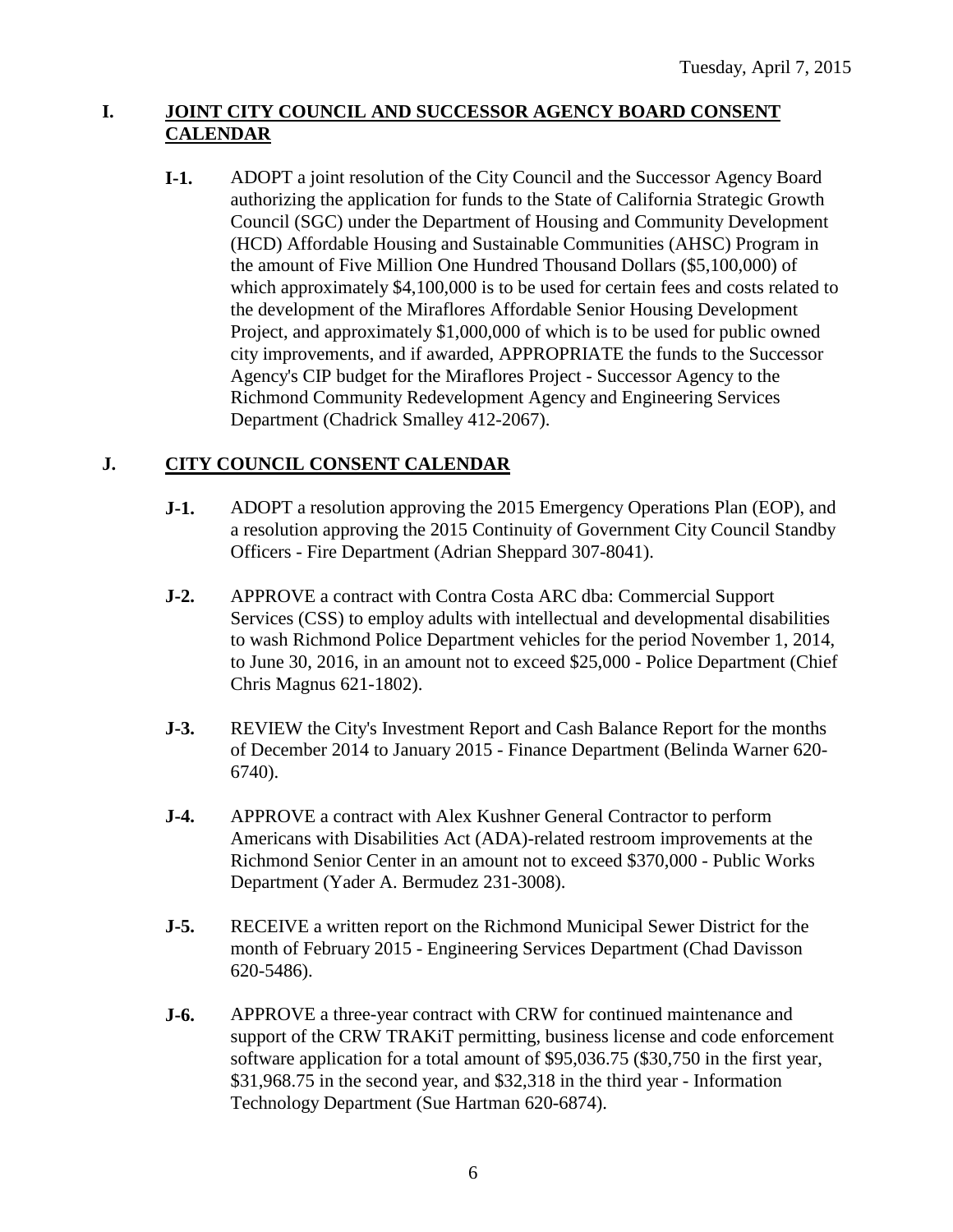- **J-7.** ADOPT a resolution of intention to establish the Richmond Tourism Marketing District (RTMD), and set the public meeting date on May 5, 2015, and the public hearing date on the establishment of the RTMD for June 2, 2015 - City Manager's Office (Bill Lindsay/Janet Johnson 620-6512)
- **J-8.** ADOPT resolutions authorizing the execution of: (1) a funding agreement with the Association of Bay Area Governments (ABAG) for a grant of \$63,000 in Bay Trail Planning Grants funds; and (2) a contract for design and environmental services with BKF Engineers in an amount not to exceed \$155,761, to be funded by the ABAG Bay Trail Planning Grant funds and Measure U proceeds - Capital Improvements Program - Engineering Services Department (Chadrick Smalley 412-2067/Michael Williams 307-8147).
- **J-9.** ADOPT an ordinance (second reading) amending certain sections of Chapter 7.102 of the Richmond Municipal Code reducing the number of medical marijuana collective permits from 6 to 3, establishing 3 medical marijuana products manufacturing permits, and providing clarifying language for certain sections of the ordinance - Councilmembers Jovanka Beckles (620-6568) and Gayle McLaughlin (620-5431) and Police Department (Chief Chris Magnus 621- 1802).
- **J-10.** ADOPT a resolution amending the City of Richmond's Position Classification Plan to revise and re-title the classification of Crime Analysis Assistant to Crime Analysis Technician - Human Resources Management Department (Lisa Stephenson 620-6609/Donna Newton 621-1218).
- **J-11.** ADOPT a resolution in support of providing financial services at United States Post Offices, as recommended by the Inspector General of the United States Post Office - Councilmember Gayle McLaughlin (620-5431).
- **J-12.** ADOPT a resolution authorizing the application for funds to the State of California Strategic Growth Council (SGC) under the Department of Housing and Community Development (HCD) Affordable Housing and Sustainable Communities (AHSC) Program for funding in an amount not to exceed \$6,800,000 to be used for certain fees and costs related to the development of the Filbert Townhomes Multifamily Rental Housing Development Project, and, if awarded, APPROPRIATE the funds to the Housing and Community Development's CIP budget for the Filbert Townhomes Project - Housing and Community Development (James Goins 620-6935).
- **J-13.** APPROVE the minutes of the February 24, 2015 and March 3, 2015, City Council Meetings - City Clerk's Office (Pamela Christian 620-6513).
- **J-14.** APPROVE a contract with State Roofing Systems, Inc. for roof replacement at the Recreation Center in an amount not to exceed \$144,340 - Public Works Department (Yader A. Bermudez 231-3008).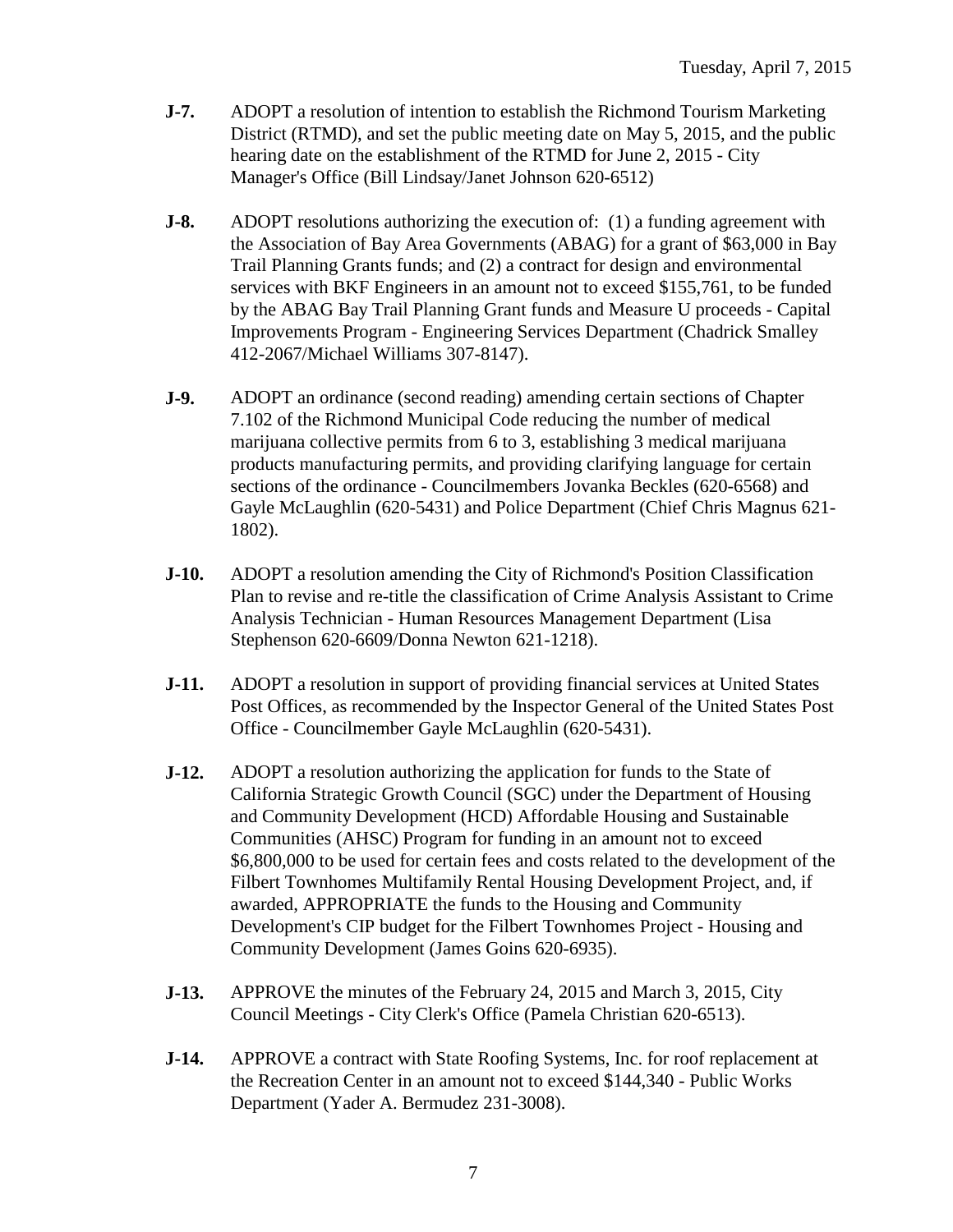- **J-15.** ADOPT resolutions approving and authorizing: (1) the execution of a contract with Marcy Wong Donn Logan Architects in an amount not to exceed \$80,000 for schematic design of the MLK Community Center; and (2) amendment of the 2014-2015 CIP Budget to appropriate \$90,000 in MLK Community Center insurance claim proceeds for schematic design of the MLK Community Center - Engineering Services Department (Chadrick Smalley 412-2067).
- **J-16.** APPROVE a contract with Lisa Wise Consulting, Inc. in an amount not to exceed \$35,000 to assist in the preparation of the City's Housing Element Update, required to be adopted and certified by May 31, 2015, with funding from the comprehensive planning fee generated by building permit activity - Planning and Building Services Department (Richard Mitchell 620-6706).
- **J-17.** APPROVE an emergency contract with CE Harris, Inc., dba Harris Electric, to perform electrical repairs to the high voltage system at Point Molate in an amount not to exceed \$14,183 - Public Works Department (Yader A. Bermudez 231-3008).
- **J-18.** APPROVE a contract amendment with Tracey Elizabeth Webb Associates for strategic planning facilitation services, increasing the payment limit by \$3,500 to a total amount not to exceed \$13,400 - City Manager's Office (Bill Lindsay 620- 6512).

## **K. ITEMS CONTINUED FROM PREVIOUS MEETINGS**

#### **-Continued Resolutions**

**K-2.** ADOPT a resolution by the City Council of the City of Richmond opposing the transportation of hazardous fossil fuel materials including coal and petroleum coke ("petcoke") along California waterways, through densely populated areas and through the City of Richmond; calling on the Bay Area Air Quality Management District board to regulate the storage, handling, and transportation of coal and petcoke; and directing staff to research similar pollution mitigation measures - Mayor Tom Butt (620-6503) and Councilmember Gayle McLaughlin (620-5431). **This item was continued from the March 17, 2015, meeting.**

## **L. PUBLIC HEARINGS**

- **L-1.** ADOPT a resolution, Order of Vacation No. 909, vacating South Hampton Court south of Lancaster Drive in the Westridge Apartments Development - Engineering Services Department (Yader Bermudez 231-3008/Steven Tam 307- 8091).
- **L-2.** APPROVE a modification to the permit granted to the Green Remedy Collective, changing the permit location from a C-2 zone to a C-3 zone - Police Department (Chief Chris Magnus 621-1802).